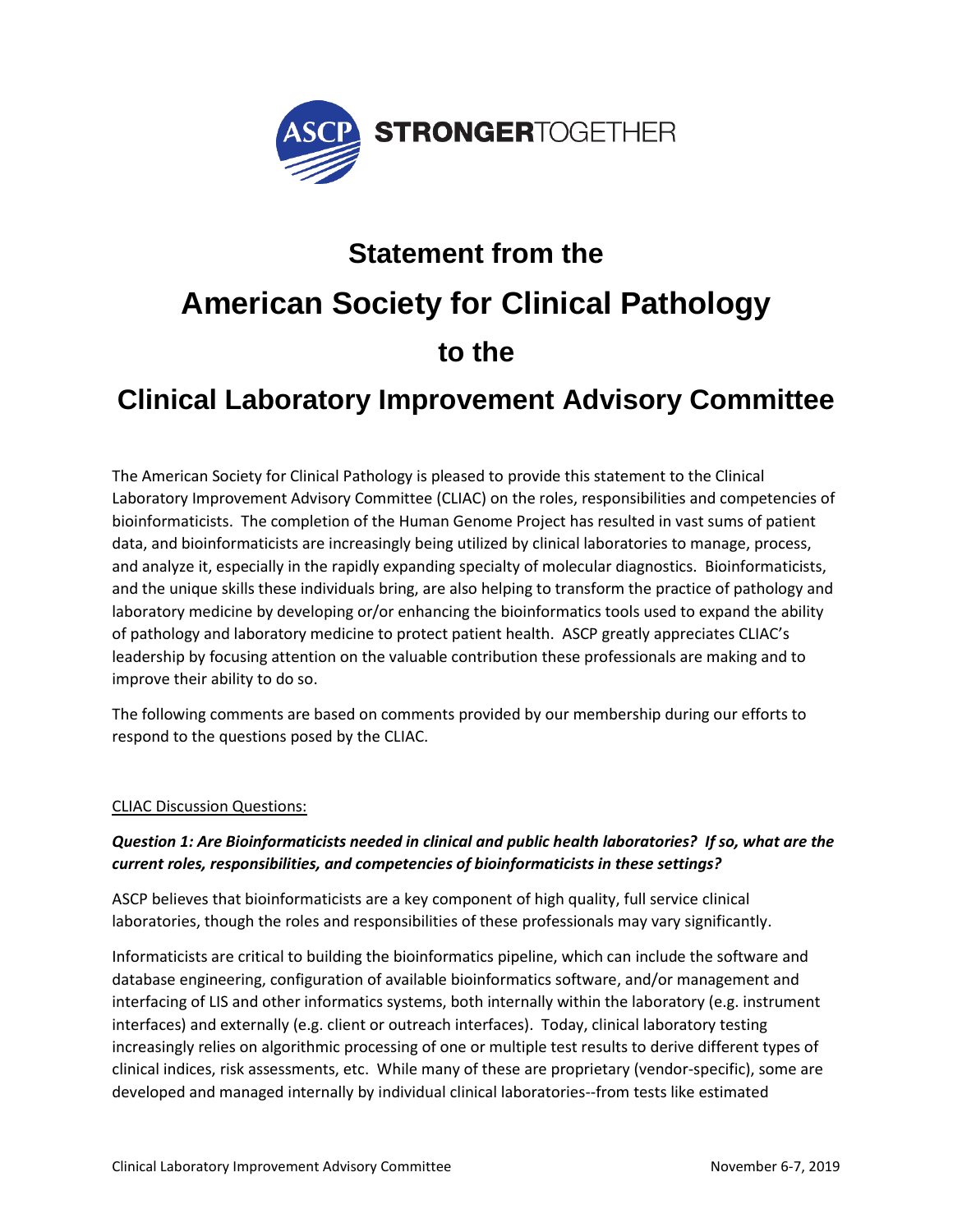glomerular filtration rate and calculated LDL cholesterol levels to tests as complex as prenatal aneuploidy risk based on maternal biochemical profiles.

With respect to emerging technologies, much attention is being devoted to informatic management of next generation sequencing data for a number of applications (molecular oncology, carrier testing, syndromic testing, non-invasive prenatal testing (NIPT), etc.). It should also be mentioned that with specific respect to public health laboratories, more and more states are requiring electronic reporting of reportable diseases with specific requirements on the transmitting of demographic data, contact information, etc. As a result, all clinical laboratories, regardless of size, must effectively gather appropriate information and interface with state or county public health departments for effective reporting. These tasks are often handled by bioinformaticists.

ASCP is unaware of any comprehensive data that specifically addresses the training and competencies that should be required of bioinformaticists working in clinical laboratory settings. Some bioinformaticists have training in the laboratory sciences prior to transitioning into bioinformatics while others have training rooted in statistics and computer/data sciences prior to their work with clinical laboratory data. Though ASCP is a strong supporter of rigorous and appropriate academic and clinical training for pathologists, other physicians, and non-physician laboratory professionals, we believe more information is needed before a particular set of personnel standards should be articulated for these healthcare professionals. That said, we believe that CLIAC would be well served by seeking additional data on the key competencies that should be expected of these healthcare professionals. As a result, ASCP strongly encourages CLIAC to urge the completion of a bioinformatics workforce survey to of these health care professionals.

#### *Question 2: What areas exist in CLIA where specific requirements or guidance might be needed to ensure the accuracy and reliability to new and emerging laboratory technologies and nontraditional testing workflow models, including next generation sequencing, biomarker testing, metagenomics, and others?*

ASCP received comments from a number of our members focused on pathology informatics about the impact of the requirement that the pathologist sign-out must occur within a CLIA certified location. The comments we received argued that this requirement acts as a damper on the use and expansion of diagnostic telepathology services, and thus can delay patient care, limits the use of available technology, and increases the cost of providing these services. Our members argued that the location of the pathologist at the time of sign out has no direct bearing on the diagnosis rendered when using validated, accepted technology. Moreover, it was observed that given the decreasing number of pathologists at a time of expanding need for pathology services, telepathology could be an important mitigating strategy to eliminated delays in care do to resource restraints. We note that the specialty of radiology is not encumbered by a similar requirement, and, thus, are able to provide robust radiology services via telepathology nationally and internationally.

In addition, next generation sequencing and metagenomics are hypersensitive technologies that in addition to detecting bystander microbiota, detect sundry contaminants that are present in every preanalytic phase of testing. Therefore, interpretation is absolutely key, as misinterpretation of bystander microbiota and/or contaminants as pathogens may lead to harm in that the misguided treatment may cause harm or the etiology of disease has not been detected and the disease process from the true pathogen will continue unabated. Guidance to ensure accuracy, reliability and reproducibility would help ensure quality patient care.